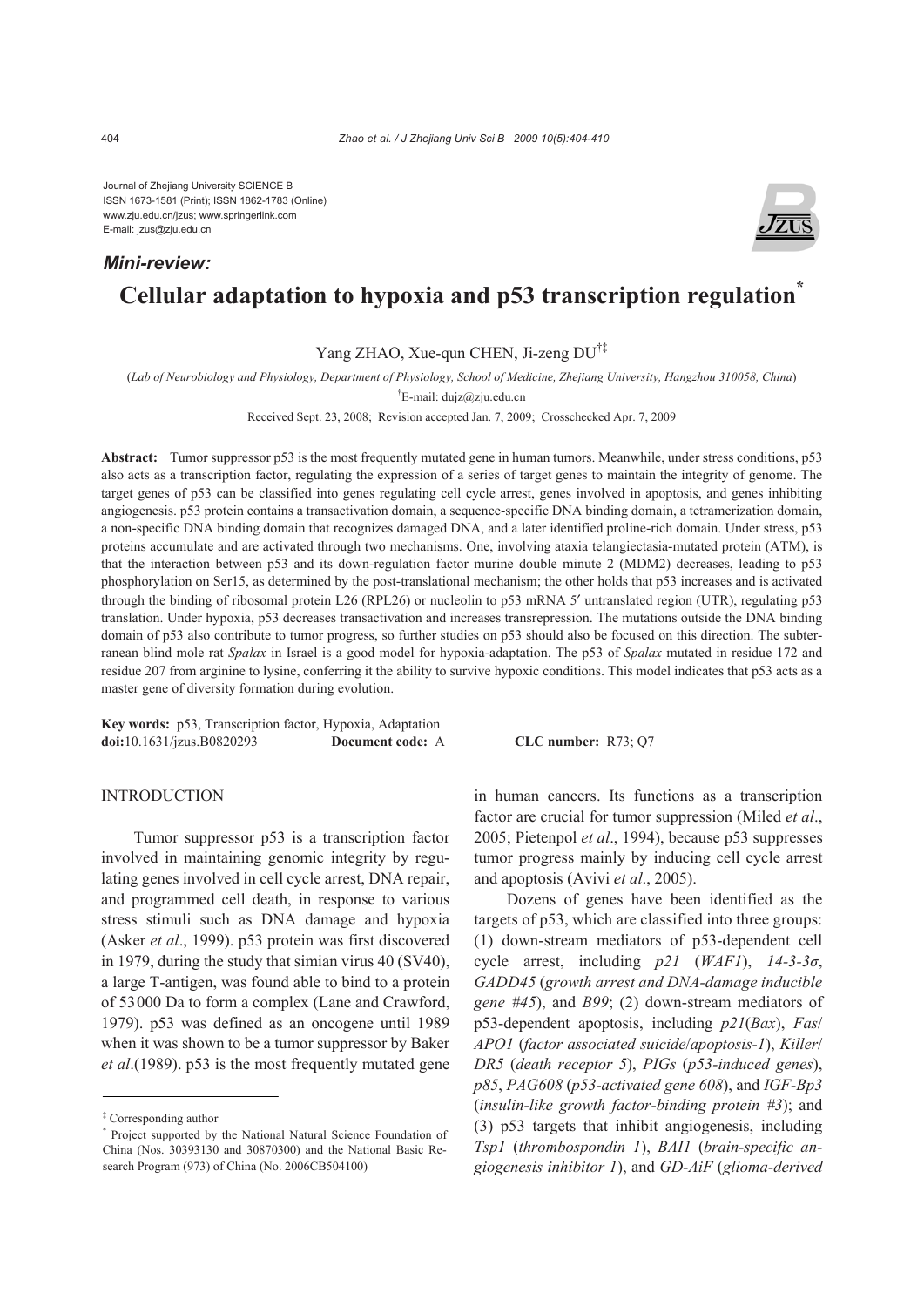*angiogenesis inhibitory factor*). Another group of p53-upregulated targets has unknown functions, including *Cyclin G*, *GML* (*glycosyl phosphatidyl inositol* (*GPI*)*-anchored molecule-like protein*), *Wip1*, *EI24* (*etoposide-induced #24*), *EF-1α* (*elongation factor-1α*), *HIC-1* (*hypermethylated in cancer #1*), and *RTP/rit42* (*reduced in tumor*, 42 kDa) (el-Deiry, 1998).

Human p53 has 393 residues and 4 domains (Fig.1): (1) a transcriptional activation domain that contacts TAF (TATA-binding protein and associated factors) components of TFIID (transcription factor IID), residues 1~40 (Cho *et al*., 1994; Thut *et al*., 1995); (2) a sequence-specific DNA binding domain, residues 120~290 (Cho *et al*., 1994; Bargonetti *et al*., 1993); (3) a tetramerization domain, residues 310~360, including the nuclear localization signal (NLS) region (Clore *et al*., 1995); and (4) a domain that recognizes and binds to damaged DNA nonspecifically, residues 364~390 (Wang *et al*., 1993; Lee *et al*., 1995). A new fifth functional domain was identified, and is defined approximately by amino acids 61~94 (Walker and Levine, 1996). This region is rich in the amino acid proline (12/34 residues), contains five repeats of the amino acid sequence PXXP (P designating proline and X designating any amino acid), and plays an important role in efficient growth suppression (Walker and Levine, 1996).

Since the p53 transcription factor regulates transcription by sequence-specific DNA binding, the conventional p53 consensus binding site is composed of two copies of the 10-bp motif 5′-PuPuPuC  $(A/T)(T/A)GPyPy-3'$ , where Pu is G or A, Py is C or T (Miled *et al*., 2005; Avivi *et al*., 2005).

### CRYSTAL STRUCTURE OF p53 CORE DNA-BINDING DOMAIN

p53 acts as a tumor repressor mainly by binding to its target genes to regulate their expression. Thus the structure of the p53 DNA-binding domain is

critical for its function. The transcriptional activity of p53 is mediated by a tetrameric form of the protein that binds to DNA in a sequence-specific fashion to activate the transcription of target genes (Zhao *et al*., 2001).

The overall crystal structure of mouse p53 contains three molecules of the core domain. The core domain forms a central region that adopts an immunoglobulin-like β sandwich architecture of two long twisted antiparallel β sheets of four  $(S1, S3, S8, and)$ S5) and five (S10, S9, S4, S7, and S6) strands (Zhao *et al*., 2001). The overall computerized structure (http://swissmodel.expasy.org/workspace/index.php? func=modelling\_simple1&userid=USERID&token= TOKEN) of the mouse p53 core domain based on the mouse p53 sequence (GenBank accession No. NM  $011640$ ) is shown in Fig.2.

#### p53 ACTIVATION

Generally, p53 is activated by stress through two mechanisms, one post-translational and the other before translation.

#### **Post-translational mechanism**

Under normal conditions, p53 is expressed at a low level, and has a short half-life. When cells are exposed to a stressful environment, p53 is activated and stabilized.

p53 is activated in two ways, an N-terminal mechanism and a C-terminal mechanism (el-Deiry, 1998; Waterman *et al*., 1998; Sakaguchi *et al*., 1998). The N-terminus of p53 ranging from residues 1 to 42 is the transactivation region, including the site binding to murine double minute 2 (MDM2). The *Mdm2* gene is transcriptionally regulated by p53, and the product of the *Mdm2* gene is a p53 binding protein. When MDM2 binds to the p53 N-terminus, p53 activity is inhibited due to the obscuring of the transactivation region. On the other hand, p53 is degraded through the ubiquitination pathway (Shieh *et al*., 1997;



**Fig.1 Structural features of p53 protein**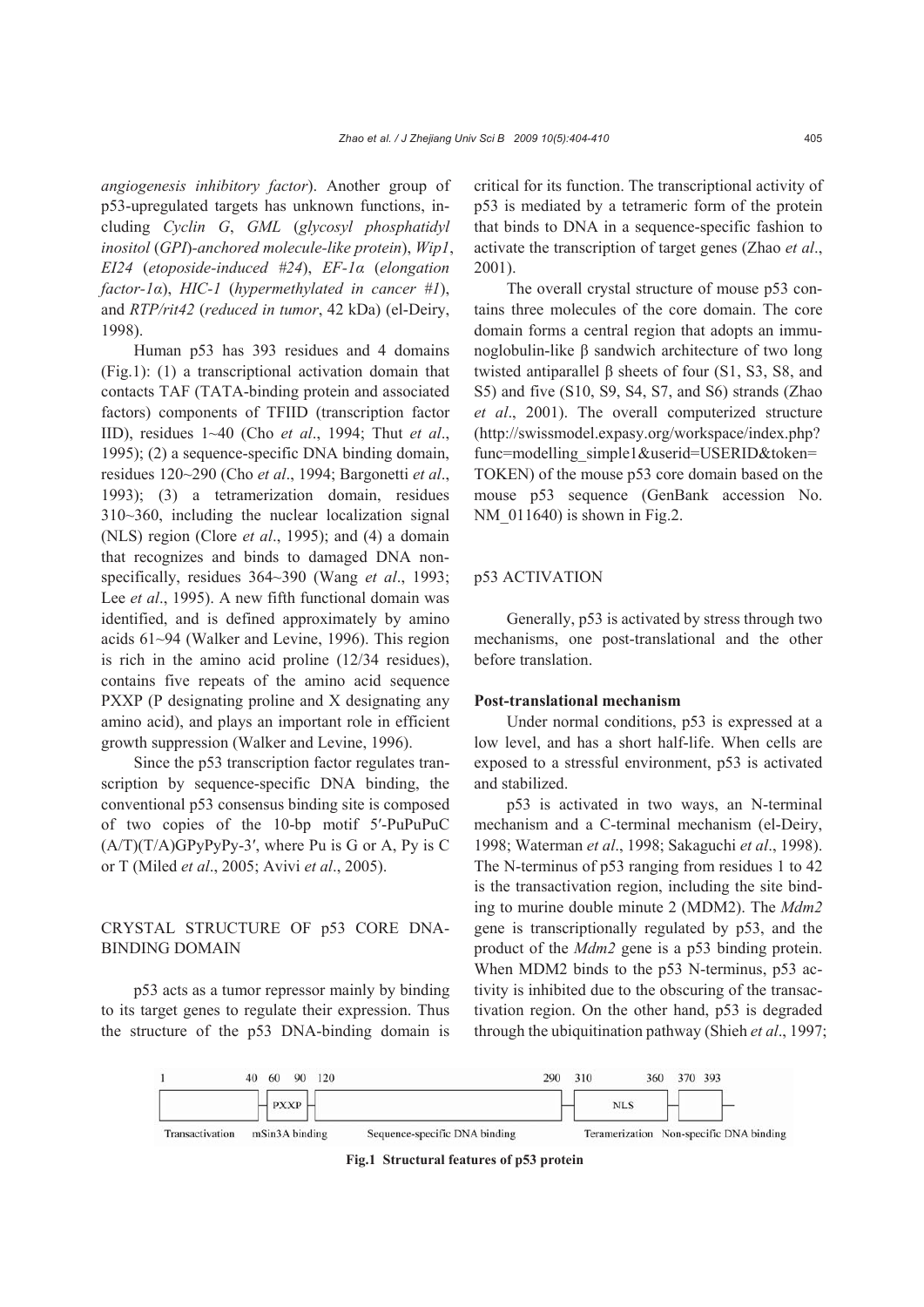

**Fig.2 The overall structure of the mouse p53 core domain**

Woo *et al*., 1998; Canman *et al*., 1998). Proteins like ataxia telangiectasia-mutated protein (ATM) and DNA-dependent protein kinase (DNA-PK) can be activated under conditions of DNA damage, inducing p53 Ser15 phosphorylation, thus reducing the ability of p53 to bind to MDM2, stabilizing p53 protein, and increasing its activity (Canman *et al*., 1998; Banin *et al*., 1998).

The C-terminus of p53 contains a tetramerization domain (TD) and a nuclear localization signal (NLS). The tetramerization of p53 plays an important role in its DNA binding and prevents p53 from being transported out of the nucleus. NLS is involved in p53 nuclear retention (Shaulsky *et al*., 1990; Stommel *et al*., 1999). The dephosphorylation of Ser376 induces p53 binding to a 14-3-3 protein, enhancing p53 DNA binding ability (Waterman *et al*., 1998).

#### **Mechanism before translation**

It is known that the presence of p53 in the cell is in synthesis/degradation balance. The increase of p53 under stress is due to the inhibition of degradation, similar to some other transcription factors, such as hypoxia-inducible factor (HIF) (Nikinmaa and Rees, 2005). Recent studies show that the accumulation of p53 under stress is not solely by the inhibition of p53 degradation. Rather, two proteins, ribosomal protein L26 (RPL26) and nucleolin, increase p53 synthesis under stress (Takagi *et al*., 2005). The studies demonstrated that both RPL26 and nucleolin bind to the 5′ untranslated region (UTR) of p53 mRNA. In normal cells, nucleolin binds to p53 mRNA 5′UTR, inhibiting p53 translation, while in stressed cells, RPL26 binds competitively to the 5′UTR, increasing the p53

protein level. The increase is independent of Ser15 phosphorylation induced by ATM, indicating that under stress RPL26 induces p53 translation directly to increase its protein level (Takagi *et al*., 2005). Through the two mechanisms, p53 can be accumulated and activated efficiently under stress, preserving genomic integrity.

#### p53 AND HYPOXIA

Following DNA damage, p53 binds to DNA in a sequence-dependent manner to induce transcription that ultimately influences cell cycle arrest or apoptosis. The transcription needs the interaction between p53 and p300 (also called cAMP-response-elementbinding protein (CREB) binding protein (CBP)), the transcription coactivator of p53. Besides transactivation, p53 also has the ability to induce transrepression of several genes, mainly through the interaction between p53 and the corepressor mSin3A (Murphy *et al*., 1999).

Accumulating evidence shows that under hypoxia, p53 level increases without the induction of its target gene p21 (Koumenis *et al*., 2001; Hammond *et al*., 2006). In the human colorectal carcinoma RKO, in which expression of p21 is p53-dependent, when cells are exposed to a series of hypoxic environments (oxygen concentrations ranging from 20% to 0.2%), p53 increases (Koumenis *et al*., 2001). This increase is evident at an oxygen concentration of 0.2%. However, this increase in p53 does not increase p21 protein level (Koumenis *et al*., 2001). Similar results were found in the human breast carcinoma MCF-7, suggesting that the inability of hypoxia-induced p53 to induce p21 accumulation is not cell line specific (Koumenis *et al*., 2001). MDM2, another target of p53, binds to the N-terminus of p53 protein, inhibiting its transactivation and inducing proteolysis (Haupt *et al*., 1997; Kubbutat *et al*., 1997). Under hypoxia, MDM2 level decreases, and this may be related to the p53 increase under hypoxia. In the MCF-7 cell line, p53 mRNA does not increase after exposure to hypoxia, indicating that the increase of p53 level after hypoxia is through a post-transcriptional mechanism. Similar results were also found in experiments on cervical epithelial cells, suggesting that the mechanism is not cell line specific (Koumenis *et al*., 2001).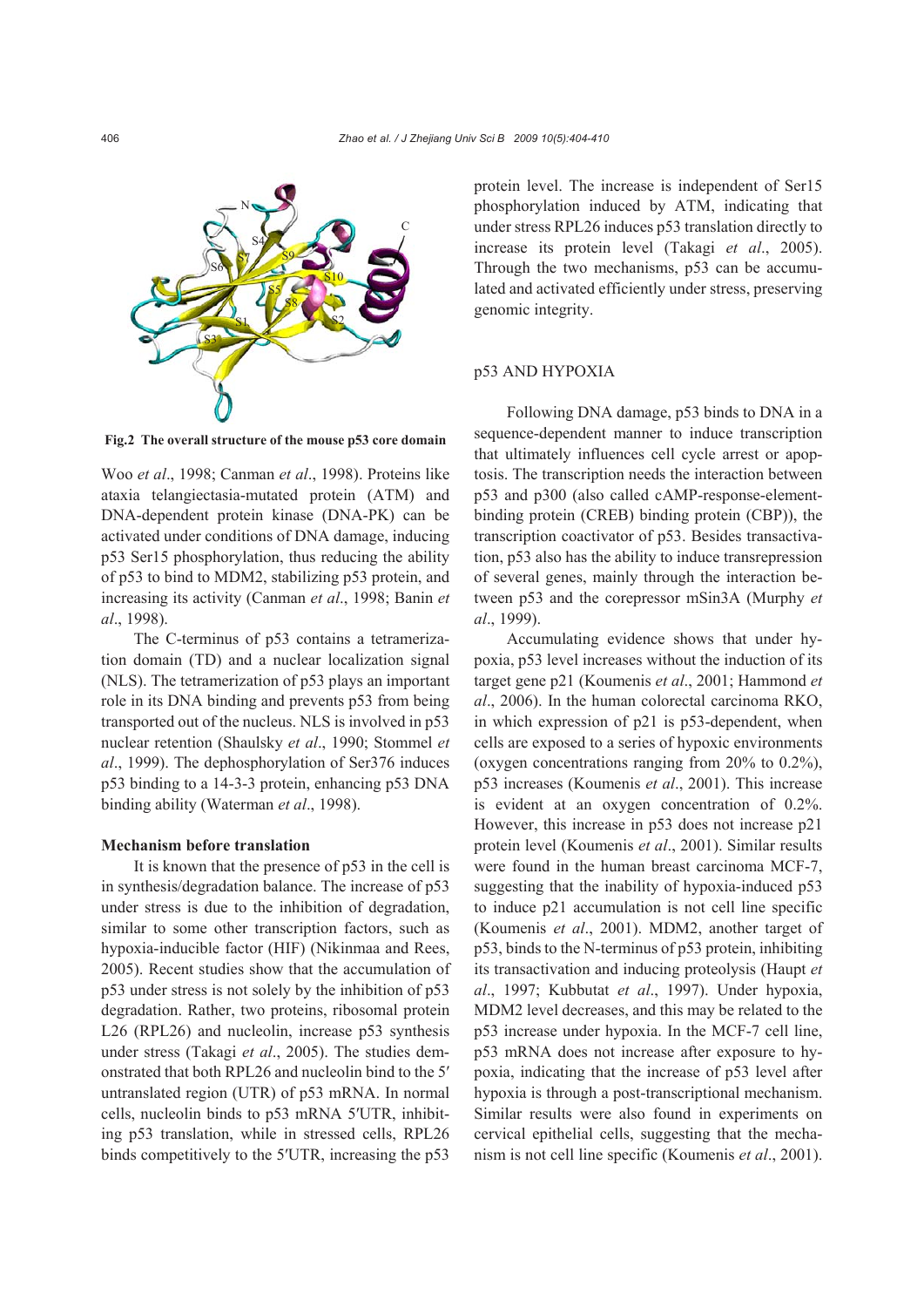Different from DNA damage, hypoxia fails to induce the acetylation of Lys382 of p53 and the association between p53 and p300, preventing p53 transactivation. Meanwhile, the ability of p53 to bind to mSin3A increases, enhancing p53 transrepression (Koumenis *et al*., 2001; Hammond *et al*., 2006).

The decrease in p53 transactivation and increase in p53 transrepression under hypoxia is a strategy for the cell to adapt to hypoxia. Inducing a series of genes to synthesize new mRNA costs much energy, and thus consumes more oxygen. In cells under hypoxia, it is much easier for p53 to inhibit a series of genes' expressions than to transactivate them. This is partly attributed to the transactivation of HIF, which requires the presence of the transcriptional coactivator CBP/p300. HIF may attract CBP/p300 away from p53, inhibiting p53 transactivation under hypoxia.

HIF was first discovered in cancer cells, playing roles in promoting vessel and blood formation and preventing cells from being damaged in the hypoxic environment of tumor tissues. HIF induces the expressions of vascular endothelial growth factor (VEGF) and erythropoietin (EPO), which promote angiogenesis and hemocytogenesis, respectively.

During hypoxia, HIF-1 $α$  accumulates in cells, and when cells are reoxygenated,  $HIF-1\alpha$  protein is rapidly degraded. The fluctuation of HIF-1α with the changes of reactive oxygen species (ROS) levels may attribute to the interaction between p53 and HIF-1α. Earlier studies demonstrated an indirect interaction between p53 and HIF-1α, probably through MDM2 (Chen *et al*., 2003). However, a later study presented evidence of a direct interaction between p53 and HIF-1α (Fels and Koumenis, 2005; Hansson *et al*., 2002; Sánchez-Puig *et al*., 2005). Two p53-binding sites have been identified within the oxygendependent degradation (ODD) domain of HIF-1α, suggesting that one HIF-1 $\alpha$  interacts with one p53 dimer. Under normoxia, both p53 and HIF-1α are low because of proteasome-mediated degradation. Mild or moderate hypoxia activates HIF-1-dependent angiogenesis but is not stringent enough to induce p53 accumulation. Under severe hypoxic or anoxic conditions, p53 also accumulates and, when it reaches a threshold level, it binds to the ODD domain of HIF-1α (Fels and Koumenis, 2005; Sánchez-Puig *et al*., 2005). The binding of p53 inhibits HIF-1 dependent transactivation or facilitates MDM2dependent degradation of the HIF-1α subunit (Fels and Koumenis, 2005; Sánchez-Puig *et al*., 2005). A recent study using *Mdm*2/p53 double knockout mouse embryonic fibroblasts (MEFs) and  $p53^{-/-}$  MEFs indicated that MDM2, either alone or in cooperation with p53, does not promote HIF-1α protein degradation during hypoxia (Nieminen *et al*., 2005).

HIF-1 protein level increases under mild hypoxia, while p53 increases only in severe hypoxia (close to anoxia). The degree of hypoxia that induces p53 accumulation is also enough to facilitate the inhibition of duplication, which induces phosphorylation of p53 and other molecules involved in DNA repair and cell cycle regulation. The tolerance of p53 to mild hypoxia and the induction of apoptosis under severe hypoxia play significant roles in the adaptation of cells and tissues to hypoxia. HIF functions to protect cells under mild hypoxia; under severe hypoxia such as in tumors, p53 is induced to promote apoptosis, inhibiting tumor progress and protecting the normal physiological functions of tissues and organs.

p53 shows specificity in some hypoxia-adaptive animals. The Israeli blind subterranean mole rat *Spalax* has four allospecies. *Spalax* spends its entire life underground in subterranean burrows at decidedly low oxygen tension (Ashur-Fabian *et al*., 2004). Since its origin some 40 million years ago, *Spalax* has adopted multiple adaptations to the underground habitat. A series of genes relate to hypoxia change in their structure and function (Ashur-Fabian *et al*., 2004). p53 in the four allospecies of *Spalax* has mutated during evolution, substituting arginine (R) to lysine (K) in residue 172 (Arg174 in human) and residue 207 (Arg209 in human) (Ashur-Fabian *et al*., 2004). The two sites, especially Arg174, are highly conserved during evolution. In the evolution of *Spalax*, p53 underwent a change that mimics the human tumor mutation (Ashur-Fabian *et al*., 2004). In *Spalax* p53, the mutation of Arg174 to Lys reduces its DNA binding due to reduction of dimer stability (Ashur-Fabian *et al*., 2004). The *Spalax* p53 favors cell cycle arrest rather than apoptosis targets, preventing cells from damage induced by p53 under hypoxic conditions; arrest is beneficial to normal/ healthy individuals but harmful to individuals who suffer from tumor mutation. Thus we can speculate that, during evolution, *Spalax* adopted a strategy by which normal individuals survived under stressful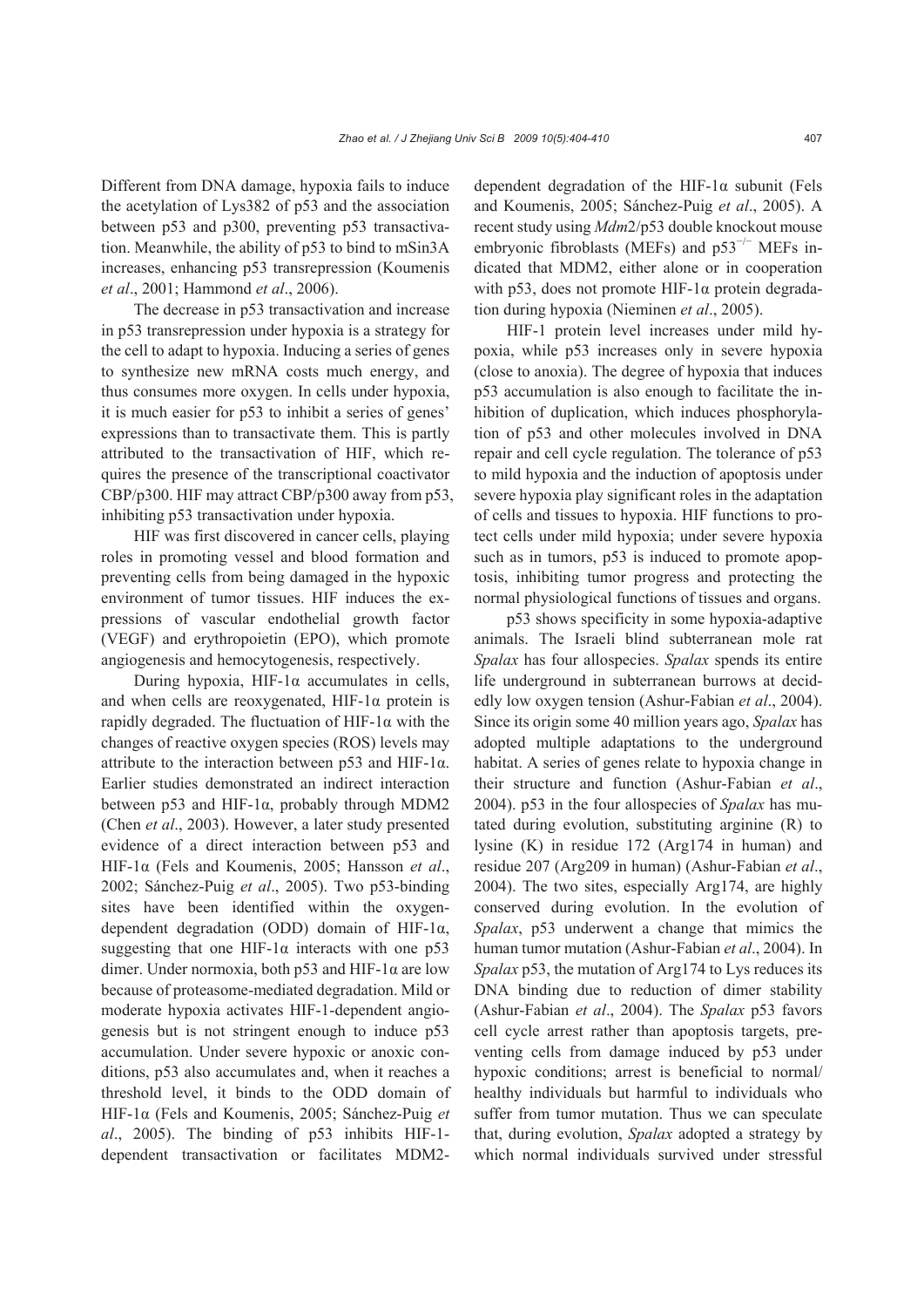conditions (hypoxia) but in the cost of a high mortality rate of tumor-bearing individuals. Additionally, several animals living in hypoxic aquatic or muddy bottoms carry the R174K mutation of p53. These aquatic animals include *Xenopus* (African frog), *Xiphophorus* (tropical fish), *Loligo forbesi* (squid), and *Mya arenaria* (softshell clam).

#### CLINICAL MUTATIONS OF p53 OUTSIDE THE DNA-BINDING DOMAIN

p53 is the most frequently mutated gene in various cancers. The mutation of p53 in cancer occurs mainly within the highly-conserved DNA-binding domain, in which changes of amino acids may affect its DNA binding ability, hence decreasing the transactivation of p53 targets that induce cell cycle arrest or apoptosis. Until recently, little was understood about the mutation outside of the DNA-binding domain that also contributes to cancers.

Recently, a family suffering from Li-Fraumeni syndrome (LFS) was found, bearing a mutation of p53 outside the DNA-binding domain (Gu *et al*., 2001). In this syndrome, mutation was found in residues 108~111, where a change from Gly-Phe-Arg-Leu to Ile-Gln has occurred. The mutation localized within the region that is necessary for MDM2-mediated p53 degradation. Mutation in this region is also associated with an impaired response to DNA damage. In addition, p53 (LFS) mutant is defective in its transactivation function, due to its predominantly cytoplasmic localization, probably caused by a faulty nuclear import mechanism. An Arg337His mutation was found in several adrenocortical tumor patients (Latronico *et al*., 2001). Two p53 mutants, Arg342Pro and Leu344Pro, are inactive in vitro; three mutants, Leu330His, Arg337Cys, and Arg337Leu, show no activity in vitro at low expression levels but become active at higher expression levels (Davison *et al*., 1998). p53 lacking parts of the oligomerization domain and NLS was found in SK-N-AS (human, bone marrow, neuroblastoma) cells. The protein is expressed largely in the cytoplasm and has lost its transactivation function (Nakamura *et al*., 2007). Thus, in clinical investigations, more attention should be paid to mutations outside the p53 DNA-binding domain, especially exons 9 and 10.

Hypoxia is a stressful environmental condition harmful to many organisms. However, due to their adaptability, many special species live under different and unusual conditions. Adapting to hypoxia requires the species to change (mutation), and that is how the diversity occurs. The site of mutation in *Spalax* p53 differentially changes the expression and function of a series of target genes, suggesting p53 as a master gene of diversity. The functional mutations of p53 and the variations in expression contribute to a vast number of phenotype outcomes (Resnick and Inga, 2003). This hypothesis leads to a new understanding of upstream transcription factor p53.

#### **CONCLUSION**

p53 is an important tumor suppressor and a transcription factor, inhibiting tumor progression by transcriptionally regulating many target genes. p53 is sensitive to stress and is activated under stress like DNA damage or irradiation. Meanwhile, p53 is also sensitive to hypoxia. The manner of expression and transactivation of p53 is different under hypoxia from other stresses, showing increase in protein level, reduction of transcriptional activity, and enhancement of transrepression, and promoting apoptosis. The manner of expression and activity of p53 under hypoxia corresponds to its induction of tumors when mutated, because in tumor tissues, the microenvironment is hypoxic. Thus, further studies on the understanding of the relationship between p53 and hypoxic adaptation will provide new strategies for cancer therapy.

#### **References**

- Ashur-Fabian, O., Avivi, A., Trakhtenbrot, L., Adamsky, K., Cohen, M., Kajakaro, G., Joel, A., Amariglio, N., Nevo, E., Rechavi, G., 2004. Evolution of p53 in hypoxiastressed *Spalax* mimics human tumor mutation. *Proc*. *Natl*. *Acad*. *Sci*. *USA*, **101**(33):12236-12241. [doi:10. 1073/pnas.0404998101]
- Asker, C., Wiman, K.G., Selivanova, G., 1999. p53-induced apoptosis as a safeguard against cancer. *Biochem*. *Biophys*. *Res*. *Commun*., **265**(1):1-6. [doi:10.1006/bbrc. 1999.1446]
- Avivi, A., Ashur-Fabian, O., Amariglio, N., Nevo, E., Rechavi, G., 2005. p53—a key player in tumoral and evolutionary adaptation: a lesson from the Israeli blind subterranean mole rat. *Cell Cycle*, **4**(3):367-372.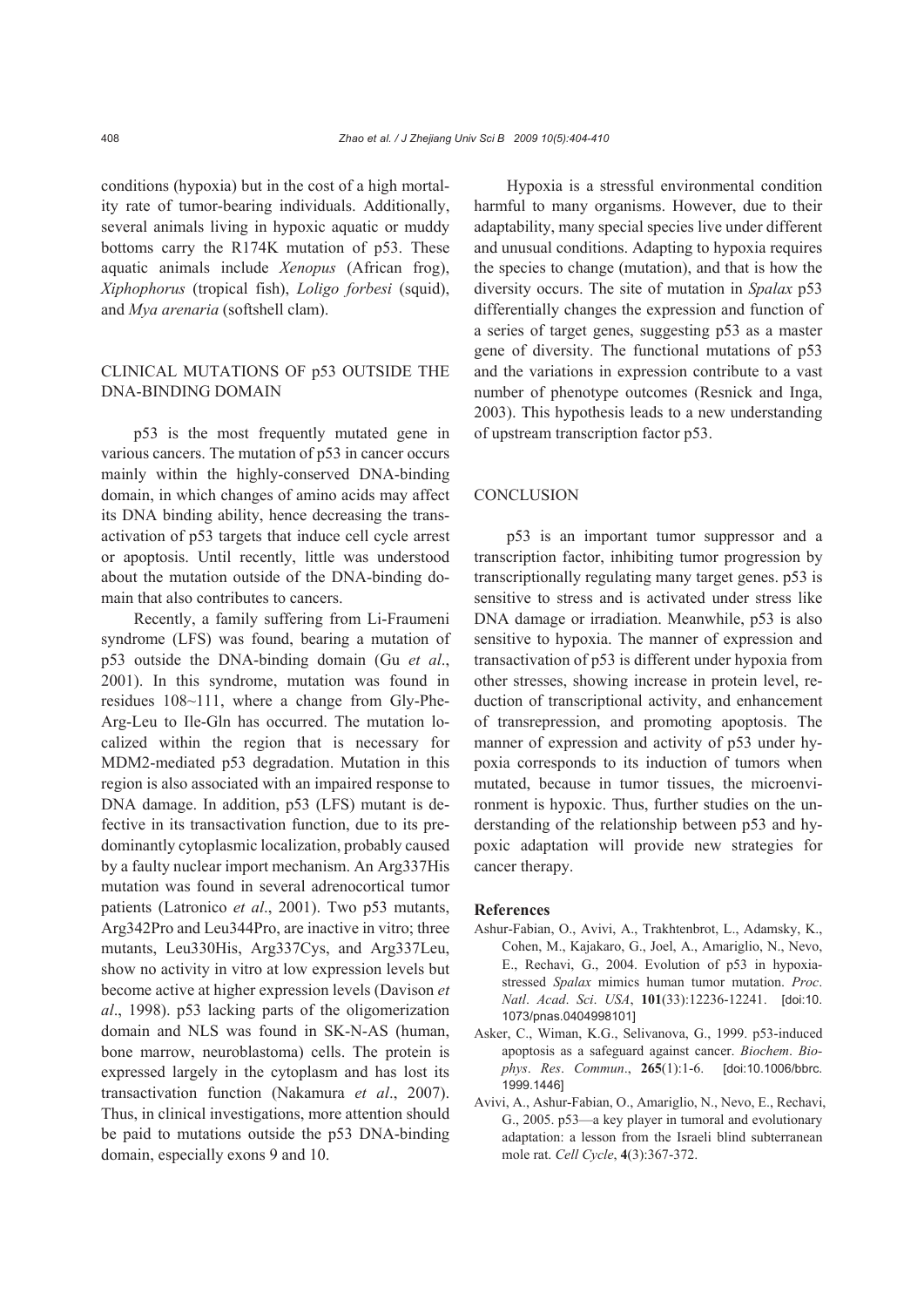- Baker, S.J., Fearon, E.R., Nigro, J.M., Hamilton, S.R., Preisinger, A.C., Jessup, J.M., van Tuinen, P., Ledbetter, D.H., Barker, D.F., Nakamura, Y., *et al*., 1989. Chromosome 17 deletions and p53 gene mutations in colorectal carcinomas. *Science*, **244**(4901):217-221. [doi:10.1126/science. 2649981]
- Banin, S., Moyal, L., Shieh, S., Taya, Y., Anderson, C.W., Chessa, L., Smorodinsky, N.I., Prives, C., Reiss, Y., Shiloh, Y., *et al*., 1998. Enhanced phosphorylation of p53 by ATM in response to DNA damage. *Science*, **281**(5383):1674-1677. [doi:10.1126/science.281.5383. 1674]
- Bargonetti, J., Manfredi, J.J., Chen, X., Marshak, D.R., Prives, C., 1993. A proteolytic fragment from the central region of p53 has marked sequence-specific DNA-binding activity when generated from wild-type but not from oncogenic mutant p53 protein. *Genes Dev*., **7**(12B): 2565-2574. [doi:10.1101/gad.7.12b.2565]
- Canman, C.E., Lim, D.S., Cimprich, K.A., Taya, Y., Tamai, K., Sakaguchi, K., Appella, E., Kastan, M.B., Siliciano, J.D., 1998. Activation of the ATM kinase by ionizing radiation and phosphorylation of p53. *Science*, **281**(5383): 1677-1679. [doi:10.1126/science.281.5383.1677]
- Chen, D., Li, M., Luo, J., Gu, W., 2003. Direct interaction between HIF-1 $\alpha$  and Mdm<sub>2</sub> modulate p53 function. *J*. *Biol*. *Chem*., **278**(16):13595-13598. [doi:10.1074/jbc. C200694200]
- Cho, Y., Gorina, S., Jeffrey, P.D., 1994. Crystal structure of a p53 tumor suppressor-DNA complex: understanding tumorigenic mutations. *Science*, **265**(5170):346-355. [doi:10.1126/science.8023157]
- Clore, G.M., Ernst, J., Clubb, R., Omichinski, J.G., Kennedy, W.M., Sakaguchi, K., Appella, E., Gronenborn, A.M., 1995. Refined solution structure of the oligomerization domain of the tumour suppressor p53. *Nat*. *Struct*. *Biol*., **2**(4):321-333. [doi:10.1038/nsb0495-321]
- Davison, T.S., Yin, P., Nie, E., Kay, C., Arrowsmith, C.H., 1998. Characterization of the oligomerization defects of two p53 mutants found in families with Li-Fraumeni and Li-Fraumeni-like syndrome. *Oncogene*, **17**(5):651-656. [doi:10.1038/sj.onc.1202062]
- el-Deiry, W.S., 1998. Regulation of p53 downstream genes. *Semin*. *Cancer Biol*., **8**(5):345-357. [doi:10.1006/scbi. 1998.0097]
- Fels, D.R., Koumenis, C., 2005. HIF-1 $\alpha$  and p53: the ODD couple? *TRENDS in Biochemical Sciences*, **30**(8): 426-429. [doi:10.1016/j.tibs.2005.06.009]
- Gu, J., Kawai, H., Wiederschain, D., Yuan, Z.M., 2001. Mechanism of functional inactivation of a Li-Fraumeni syndrome p53 that has a mutation outside of the DNA-binding domain. *Cancer Res*., **61**(4):1741-1746.
- Hammond, E.M., Mandell, D.J., Salim, A., Krieg, A.J., Johnson, T.M., Shirazi, H.A., Attardi, L.D., Giaccia, A.J., 2006. Genome-wide analysis of p53 under hypoxic conditions. *Mol*. *Cell. Biol*., **26**(9):3492-3504. [doi:10. 1128/MCB.26.9.3492-3504.2006]
- Hansson, L.O., Friedler, A., Freund, S., Rudiger, S., Fersht,

A.R., 2002. Two sequence motifs from HIF-1 $\alpha$  bind to the DNA-binding site of p53. *Proc*. *Natl*. *Acad*. *Sci*. *USA*, **99**(16):10305-10309. [doi:10.1073/pnas.122347199]

- Haupt, Y., Maya, R., Kazaz, A., Oren, M., 1997. Mdm2 promotes the rapid degradation of p53. *Nature*, **387**(6630): 296-299. [doi:10.1038/387296a0]
- Koumenis, C., Alarcon, R., Hammond, E., Sutphin, P., Hoffman, W., Murphy, M., Derr, J., Taya, Y., Lowe, S.W., Kastan, M., Giaccia, A., 2001. Regulation of p53 by hypoxia: dissociation of transcriptional repression and apoptosis from p53-dependent transactivation. *Mol*. *Cell. Biol*., **21**(4):1297-1310. [doi:10.1128/MCB.21.4.1297- 1310.2001]
- Kubbutat, M.H., Jones, S.N., Vousden, K.H., 1997. Regulation of p53 stability by Mdm2. *Nature*, **387**(6630):299-303. [doi:10.1038/387299a0]
- Lane, D.P., Crawford, L.V., 1979. T antigen is bound to a host protein in SV40-transformed cells. *Nature*, **278**(5701): 261-263. [doi:10.1038/278261a0]
- Latronico, A.C., Pinto, E.M., Domenice, S., Fragoso, M.C., Martin, R.M., Zerbini, M.C., Lucon, A.M., Mendonca, B.B., 2001. An inherited mutation outside the highly conserved DNA-binding domain of the p53 tumor suppressor protein in children and adults with sporadic adrenocortical tumors. *J*. *Clin*. *Endocrinol. Metab*., **86**(10):4970-4973. [doi:10.1210/jc.86.10.4970]
- Lee, S., Elenbaas, B., Levine, A., Griffith, J., 1995. p53 and its 14 kDa C-terminal domain recognize primary DNA damage in the form of insertion/deletion mismatches. *Cell*, **81**(7):1013-1020. [doi:10.1016/S0092-8674(05)80006-6]
- Miled, C., Pontoglio, M., Garbay, S., Yaniv, M., Weitzman, J.B., 2005. A genomic map of p53 binding sites identifies novel p53 targets involved in an apoptotic network. *Cancer Res*., **65**(12):5096-5104. [doi:10.1158/0008-5472. CAN-04-4232]
- Murphy, M., Ahn, J., Walker, K.K., Hoffman, W.H., Evans, R.M., Levine, A.J., George, D.L., 1999. Transcriptional repression by wild-type p53 utilizes histone deacetylases, mediated by interaction with mSin3A. *Genes Dev*., **13**(19):2490-2501. [doi:10.1101/gad.13.19.2490]
- Nakamura, Y., Ozaki, T., Niizuma, H., Ohira, M., Kamijo, T., Nakagawara, A., 2007. Functional characterization of a new p53 mutant generated by homozygous deletion in a neuroblastoma cell line. *Biochem. Biophys. Res*. *Commun.*, **354**(4):892-898. [doi:10.1016/j.bbrc.2007.01.057]
- Nieminen, A., Qanungo, S., Schneider, E.A., Jiang, B., Agani, F.H., 2005. Mdm2 and HIF-1 $\alpha$  interaction in tumor cells during hypoxia. *J*. *Cell*. *Physiol*., **204**(2):364-369. [doi:10. 1002/jcp.20406]
- Nikinmaa, M., Rees, B.B., 2005. Oxygen-dependent gene expression in fishes. *Am*. *J*. *Physiol*. *Regul*. *Integr*. *Comp*. *Physiol*., **288**(5):R1079-R1090.
- Pietenpol, J.A., Tokino, T., Thiagalingam, S., el-Deiry, W.S., Kinzler, K.W., Vogelstein, B., 1994. Sequence-specific transcriptional activation is essential for growth suppression by p53. *Proc*. *Natl*. *Acad*. *Sci*. *USA*, **91**(6): 1998-2002. [doi:10.1073/pnas.91.6.1998]